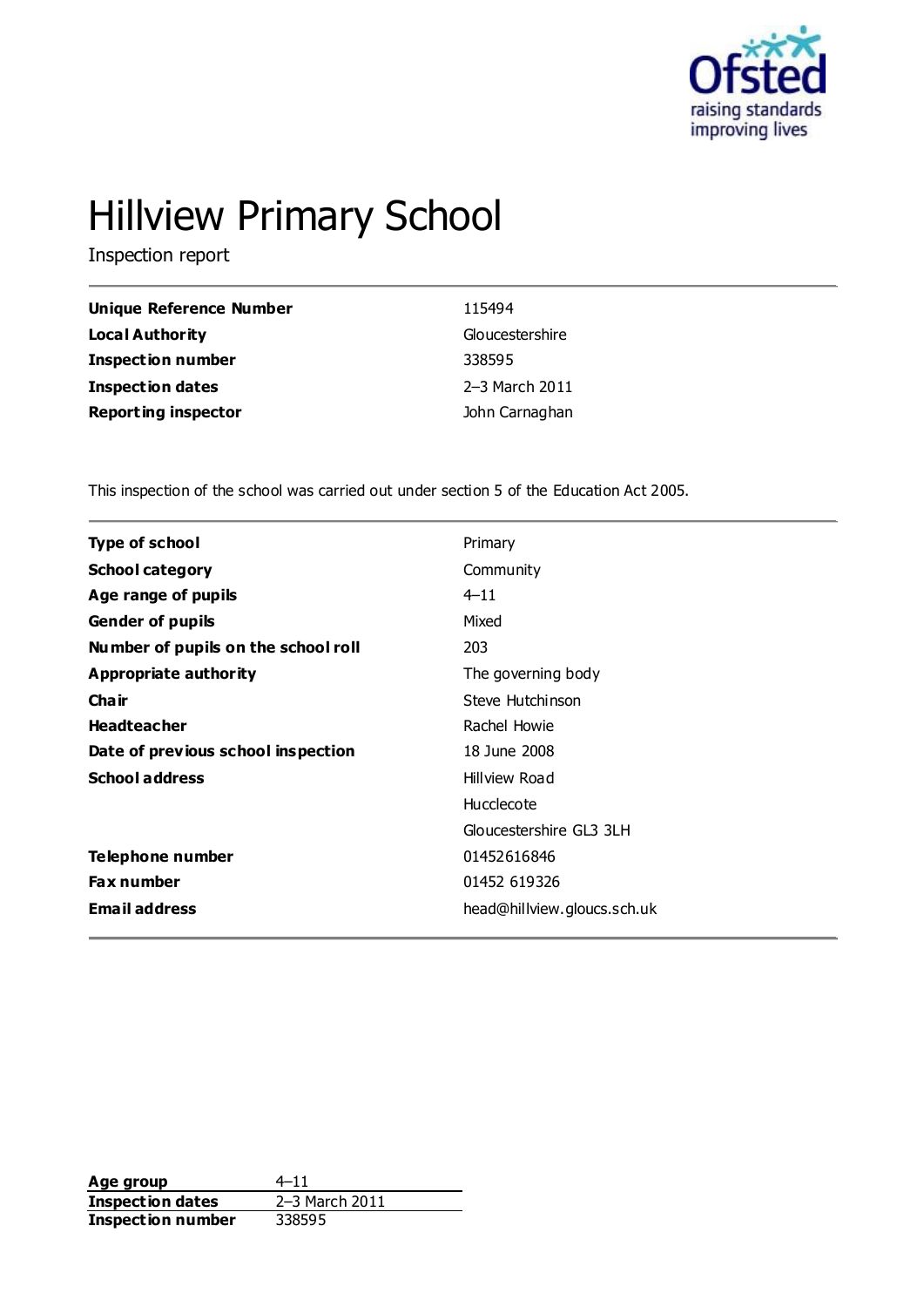The Office for Standards in Education, Children's Services and Skills (Ofsted) regulates and inspects to achieve excellence in the care of children and young people, and in education and skills for learners of all ages. It regulates and inspects childcare and children's social care, and inspects the Children and Family Court Advisory Support Service (Cafcass), schools, colleges, initial teacher training, work-based learning and skills training, adult and community learning, and education and training in prisons and other secure establishments. It assesses council children's services, and inspects services for looked after children, safeguarding and child protection.

Further copies of this report are obtainable from the school. Under the Education Act 2005, the school must provide a copy of this report free of charge to certain categories of people. A charge not exceeding the full cost of reproduction may be made for any other copies supplied.

If you would like a copy of this document in a different format, such as large print or Braille, please telephone 0300 123 4234, or email **[enquiries@ofsted.gov.uk](mailto:enquiries@ofsted.gov.uk)**.

You may copy all or parts of this document for non-commercial educational purposes, as long as you give details of the source and date of publication and do not alter the documentation in any way.

To receive regular email alerts about new publications, including survey reports and school inspection reports, please visit our website and go to 'Subscribe'.

Royal Exchange Buildings St Ann's Square Manchester M2 7LA T: 0300 123 4234 Textphone: 0161 618 8524 E: **[enquiries@ofsted.gov.uk](mailto:enquiries@ofsted.gov.uk)**

W: **[www.ofsted.gov.uk](http://www.ofsted.gov.uk/)**

© Crown copyright 2011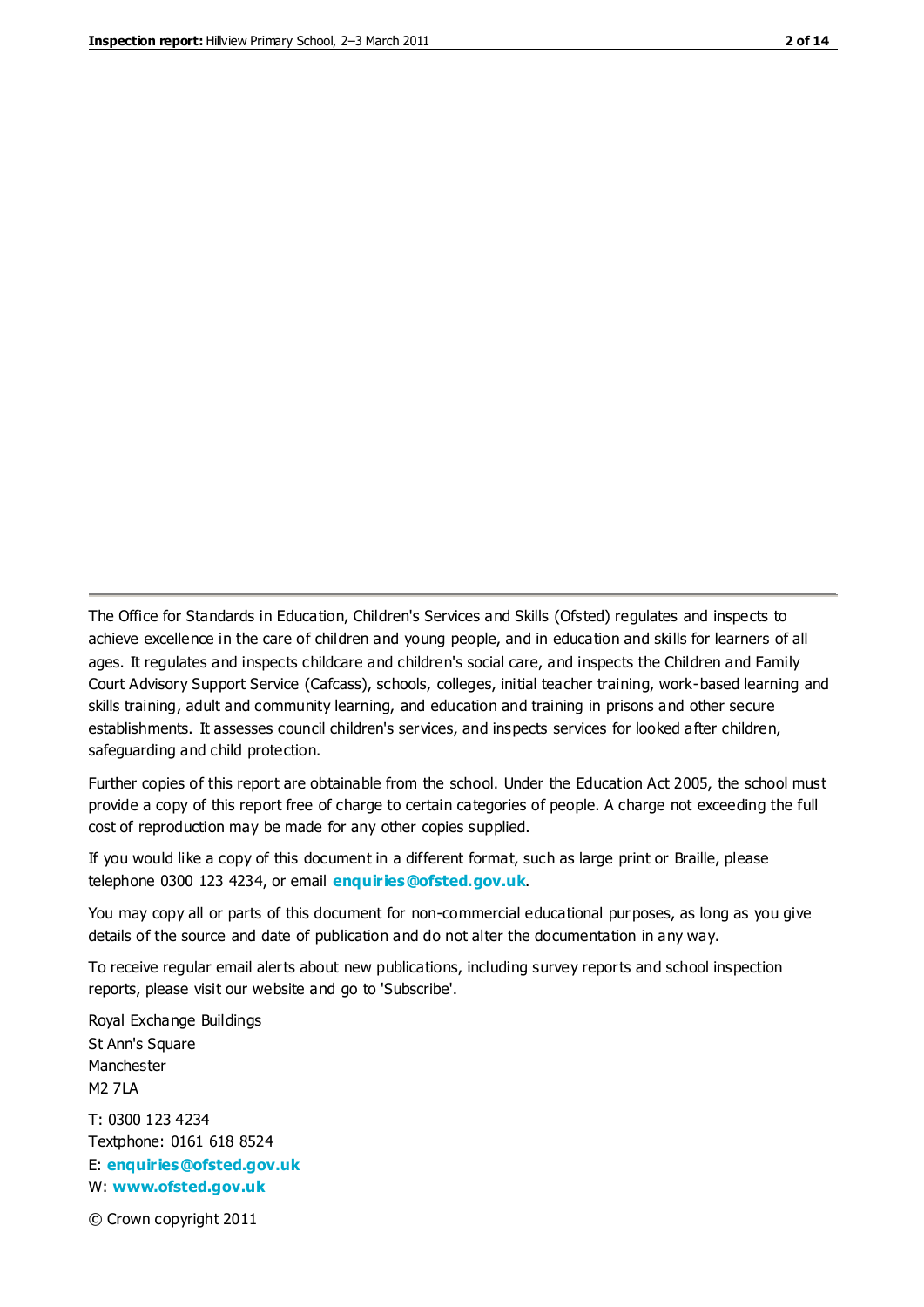# **Introduction**

This inspection was carried out by three additional inspectors. They observed 13 lessons taught by 7 teachers. Meetings were held with pupils, staff, parents, carers and members of the governing body. Inspectors observed the school's work, and looked at its policies, record and assessments, and 111 responses to parent and carer questionnaires.

The inspection team reviewed many aspects of the school's work. It looked in detail at a number of key areas.

- How well has the school addressed lower attainment in Key Stage 1?
- How effective are the school's plans in promoting improved teaching and learning?
- Has the Early Years Foundation Stage fully addressed issues raised in the previous inspection, especially in its assessment procedures?

# **Information about the school**

Hillview Primary School is slightly smaller than average. The proportion of pupils known to be eligible for free school meals is below average. Most pupils are of White British heritage and almost all speak English as their first language. The proportion of pupils with special educational needs and/or disabilities is close to the national average; the largest group of these pupils has moderate learning difficulties.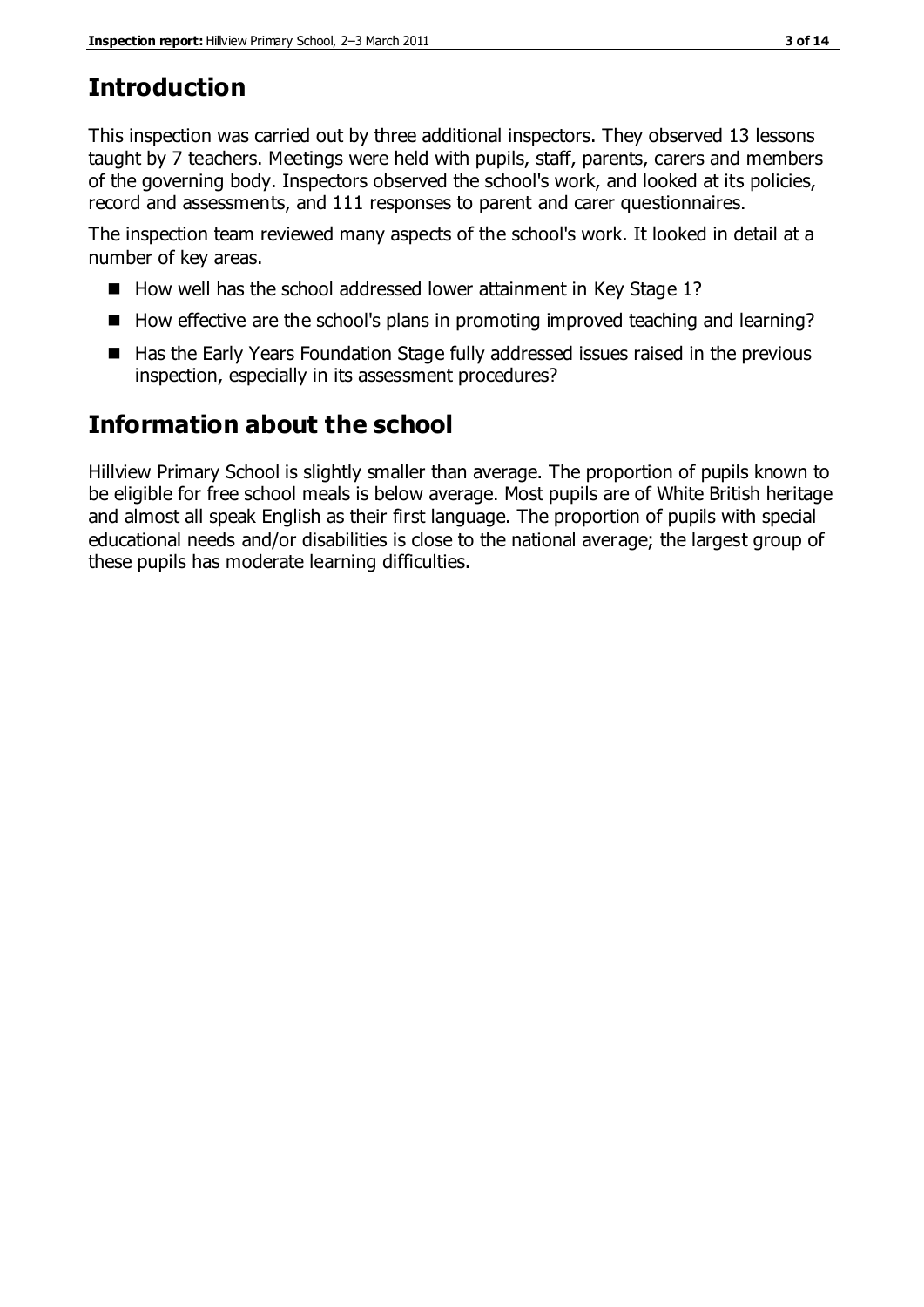# **Inspection judgements**

| Overall effectiveness: how good is the school?  | $\mathbf{1}$ |
|-------------------------------------------------|--------------|
| The school's capacity for sustained improvement |              |

## **Main findings**

This is an outstanding school. It successfully combines a rigorous approach to learning with excellent care for pupils' development and welfare. Pupils, parents and carers rightly regard the school as exceptional. They are particularly complimentary about how much pupils enjoy their experiences. One typical parent and carer comment was, 'I am extremely happy with my child's progress. My child is full to bursting with excitement every day to go to school.'

Outstanding care is reflected in pupils' excellent personal development and pupils show an especially good understanding of how to be safe and healthy. Behaviour is excellent and pupils have a great appetite for learning. Highly effective support means that all groups of pupils, including those with moderate learning difficulties, consistently make at least good progress. Attainment at the end of Year 6 is high and pupils' achievement is outstanding.

Teaching is much more consistent than at the time of the previous inspection and lessons are very rarely less than good, often inspiring, challenging and very productive. Teachers' much improved and now outstanding use of assessment, their marking and pupils' selfassessment help pupils understand their attainment and how to move forwards. The outstanding curriculum is rigorously planned to develop pupils' skills and engage their interest. It is responsive to their tastes, for example the current focus on chickens as a theme started from suggestions made by pupils. The curriculum contributes very effectively to pupils' knowledge of local and international issues, but does not fully promote community cohesion in developing their understanding of multicultural aspects of the United Kingdom.

The headteacher has been key in promoting high-quality education at Hillview. She shows determination and energy, empowering the staff to play their part in leadership and management. The school has improved considerably since the previous inspection. Its ambition and pursuit of excellence, grounded in accurate self-evaluation that includes the very good use of assessment, has both raised attainment and rapidly developed the Early Years Foundation Stage. Planning for improvement is precise and relevant. Staff share the headteacher's vision of the school as 'a place where everyone aspires to excellence'. The exceptional management of staff performance and their professional development has embedded a culture of high expectations and led to outstanding outcomes for pupils. The school's capacity for sustained improvement is outstanding.

# **What does the school need to do to improve further?**

 $\blacksquare$  Implement plans to develop links with schools in contrasting environments within the United Kingdom to enhance the school's contribution to community cohesion.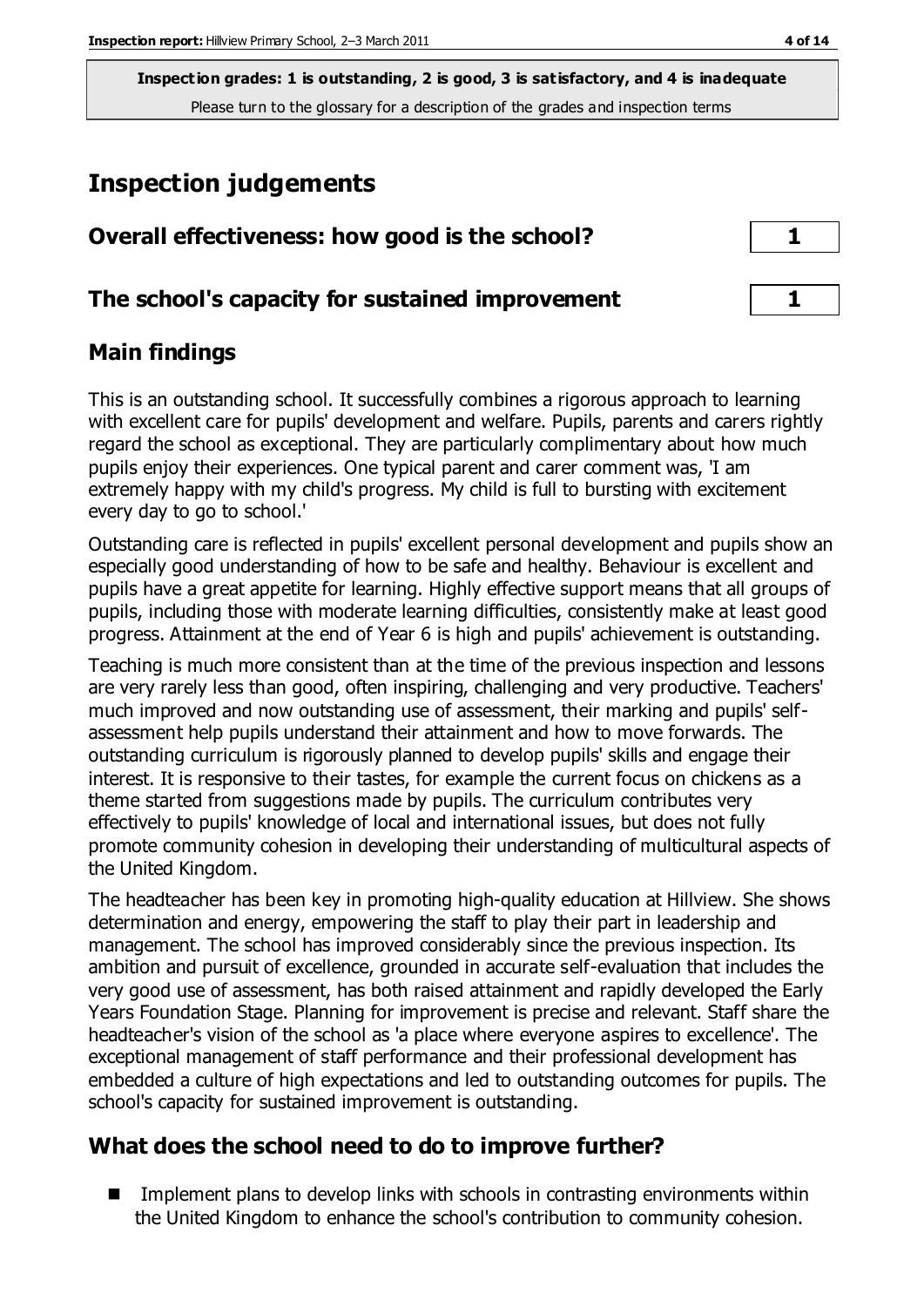## **Outcomes for individuals and groups of pupils 1**

Improved provision in the Reception class means that, by the time pupils enter Year 1, their attainment is now at expected levels. This represents strong progress from starting points that for many are below what is normally expected. This is better than in previous years and children are now very well prepared for later school life. This improved personal and academic preparation has led to better progress and attainment in Key Stage 1 and contributed to at least good progress overall throughout the school.

Pupils say they find learning very exciting and enjoyable. This is because teaching and the curriculum engage their interests while rigorously developing learning, promoting outstanding outcomes. An outstanding lesson, where pupils developed music composition skills on computers, provided an example of outstanding learning. Thorough planning and excellent resources afforded superb opportunities for pupils to produce musical pieces to match moods. Regular reviews of pupils' efforts by their peers and their teacher spurred them on to greater efforts and pupils made rapid strides in developing both music and information and communication technology (ICT) skills.

Precise analysis of assessment initiates well-judged help for pupils who need it, ensuring all pupils make equally good progress. Teaching and assessment strengths have contributed to significantly raised attainment since the previous inspection and attainment is now high. The achievement of all groups of pupils, including those with moderate learning difficulties, is outstanding. Children enjoy all elements of their education, one typically commenting, 'I think the school is just perfect.'

Parents and pupils have virtually no concerns about behaviour and lessons benefit from pupils' receptiveness and positive attitudes. Bullying is almost unknown. Pupils' have an outstanding knowledge of how to keep themselves and others safe, for example, pupils are aware of the potential dangers of the internet and the busy local roads. Pupils are managed with great confidence and respond very well, relishing opportunities to work in pairs and teams

Pupils know the place of exercise and diet in ensuring healthy development. They are ambassadors for a sensible approach, with many adopting healthy lifestyles. They appreciate the healthy snacks available and enjoy nutritious school meals in increasing numbers. Most participate in at least one of the many after school sporting clubs on offer. Pupils apply their well-honed skills in many aspects of school life and develop a determination to succeed.

Many pupils participate fully in school. They are very proud of their school and happily take on important responsibilities. For example, a group produced, filmed and edited a programme about the school which is being put onto its website. The school council enables opinions to be aired and improvements initiated, for example the council was fully involved in designing the new play area. The school council regularly keeps the governing body up-to-date with pupils' views.

Pupils' moral and social development is strong and exemplified in outstanding behaviour and relationships. Pupils are reflective about their experiences, responding positively to artistic and cultural inputs. Their understanding of different faiths and cultures within the United Kingdom is slightly more limited because they have too few opportunities to interact with them.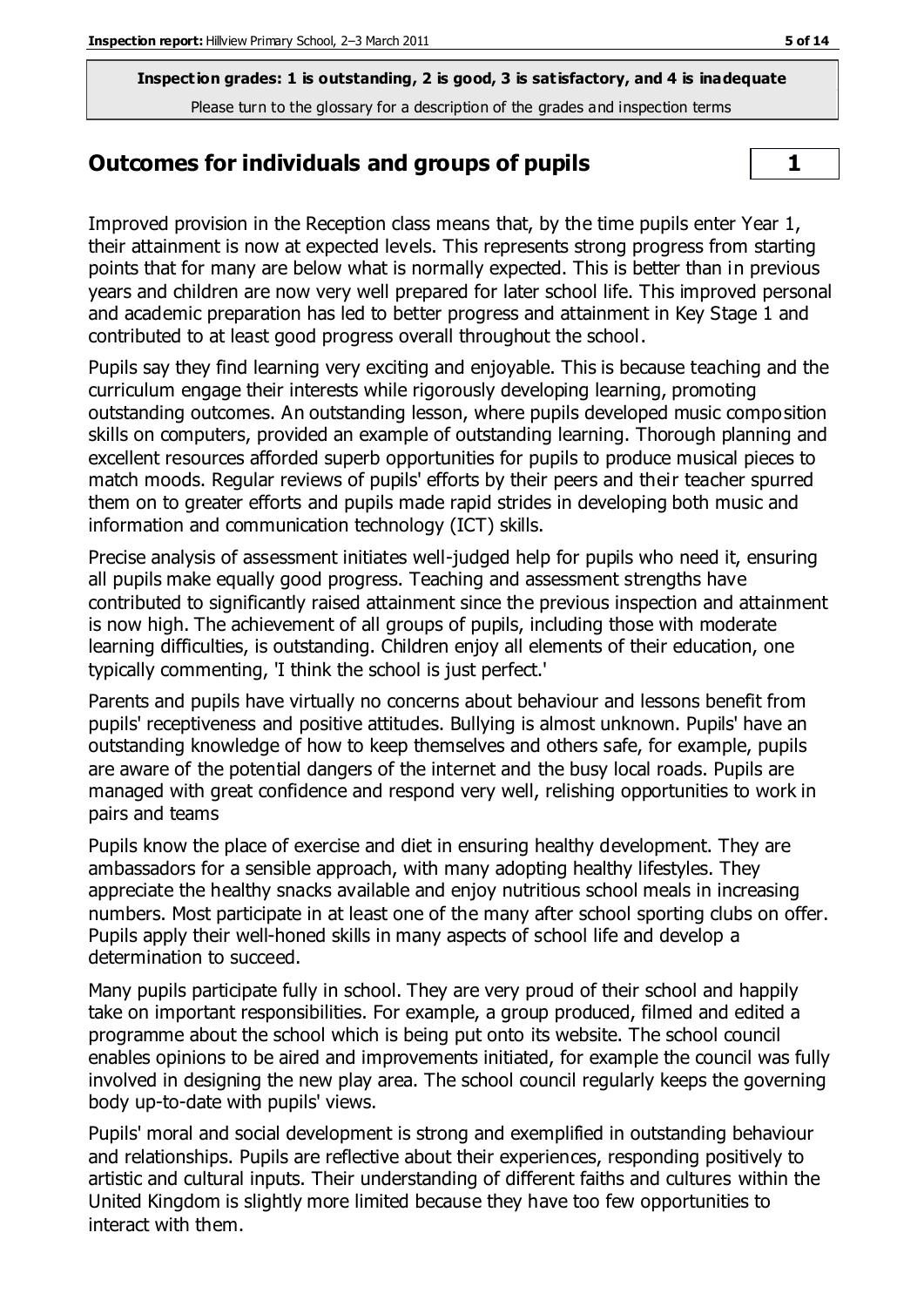These are the grades for pupils' outcomes

#### **Inspection grades: 1 is outstanding, 2 is good, 3 is satisfactory, and 4 is inadequate**

Please turn to the glossary for a description of the grades and inspection terms

| Pupils' achievement and the extent to which they enjoy their learning                                                     | 1 |
|---------------------------------------------------------------------------------------------------------------------------|---|
| Taking into account:<br>Pupils' attainment <sup>1</sup>                                                                   | 1 |
| The quality of pupils' learning and their progress                                                                        | 2 |
| The quality of learning for pupils with special educational needs and/or disabilities<br>and their progress               | 2 |
| The extent to which pupils feel safe                                                                                      | 1 |
| Pupils' behaviour                                                                                                         | 1 |
| The extent to which pupils adopt healthy lifestyles                                                                       | 1 |
| The extent to which pupils contribute to the school and wider community                                                   | 1 |
| The extent to which pupils develop workplace and other skills that will contribute to<br>their future economic well-being | 1 |
| Taking into account:<br>Pupils' attendance <sup>1</sup>                                                                   | 1 |
| The extent of pupils' spiritual, moral, social and cultural development                                                   | 2 |

<sup>1</sup> The grades for attainment and attendance are: 1 is high; 2 is above average; 3 is broadly average; and 4 is low

#### **How effective is the provision?**

Consistently effective teaching across the school promotes good learning. Staff carefully explain learning objectives for each lesson and the excellent curriculum means pupils are interested and keen to succeed. Subjects are often combined in exciting ways and themes reinforce these connections. For example, 'bombs away', historically focused on the era of the Second World War, encompassing opportunities to write at length, to use ICT and understand contemporary art. Such themes offer good opportunities for pupils to manage their own learning and undertake research. Numerous visits and visitors enrich pupils' experiences. The wide range of after-school clubs, not just in sport, is extremely popular and most pupils participate at least once a week.

The school has rigorously promoted greater consistency in teaching. Lessons across the school have many strengths. They are expertly planned and prepared, so are varied and interesting. Links to current topics engage pupils. For example, an outstanding Key Stage 2 mathematics lesson on areas and perimeters was linked to the planning of a coop to be constructed as part of pupils' fascinating work on chickens.. Teaching assistants are very well informed and work closely with class teachers, supporting individuals and groups with kind efficiency. Occasionally, teachers talk for too long to the whole class and this can slow the rate of progress as pupils' attention wanders.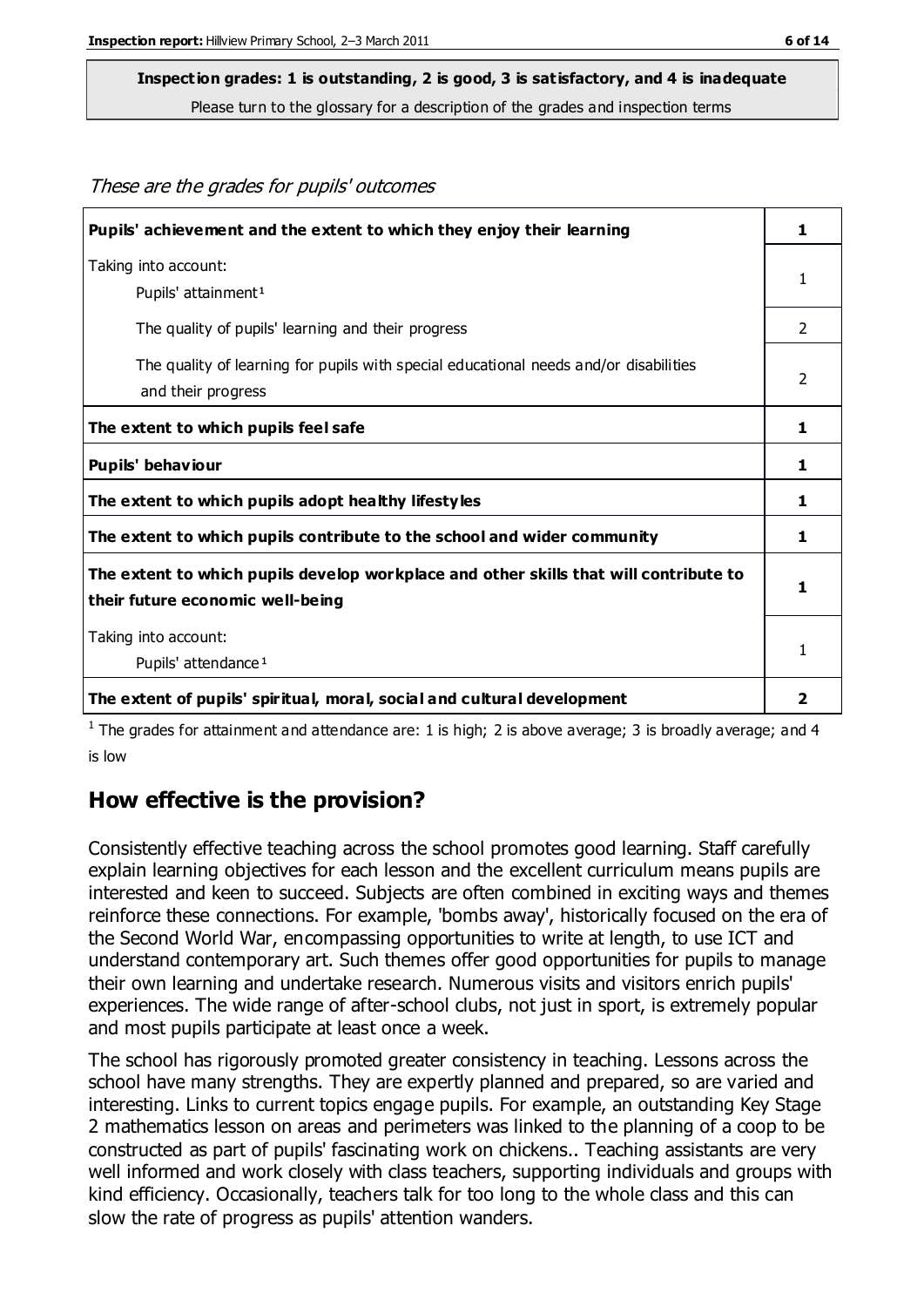Very effective use of assessment is promoting improvements in teaching. This is having very positive effects on pupils' learning. However, it is too soon to judge that teaching is outstanding overall even though there are a variety of excellent elements. Teachers skilfully emphasise learning objectives and these are stuck in pupils' books for pupils to check their own progress. Marking is good, with encouraging comments alongside constructive criticisms. Pupils have targets in English and mathematics, helping them understand how to improve their work. Regular effective assessment by class teachers feeds into careful tracking of progress and triggers effective interventions to help those few who may start to lag behind.

Parents and carers are justifiably confident that their children are well looked after. Pastoral care is exceptionally well managed and there are many striking examples of where the school has helped individual pupils overcome significant barriers. Very close links with outside agencies provide powerful support, for example the education welfare officer has helped the school's rigorous attendance procedures, raising attendance from average to high in two years. Excellent transition arrangements help reduce the potential disturbance of children's transfer into the Reception class and Year 6 pupils' transition to secondary education.

| The quality of teaching                                                                                    |  |
|------------------------------------------------------------------------------------------------------------|--|
| Taking into account:<br>The use of assessment to support learning                                          |  |
| The extent to which the curriculum meets pupils' needs, including, where relevant,<br>through partnerships |  |
| The effectiveness of care, guidance and support                                                            |  |

These are the grades for the quality of provision

#### **How effective are leadership and management?**

The headteacher inspires staff to share her ambition of developing 'confident, independent and resilient learners who are able to contribute positively to our rapidly changing and diverse society'. Staff are fully supported to undertake leadership and management roles, for example key stage leaders take responsibility for pupils' achievement and staff performance. Passionate and conscientious pastoral leadership promotes high standards of care and has a profound effect on diminishing pupils' barriers to learning and providing excellent equality of opportunity for all, ensuring there is no discrimination.

Well-judged monitoring, careful scrutiny of assessment data and searching self-analysis mean the school holds an accurate picture of its strengths and weaknesses. The actions it has taken have built a community where pupils are delighted with their experiences and where expectations are high. Thoughtful promotion of good practice developed teaching so that it is consistently good or better, addressing an issue in the previous inspection report.

The governing body has excellent systems to monitor the school's work and act on its findings, offering support and challenge in equal measure. Members engage very effectively with parents, carers, pupils and staff so are well informed of stakeholders'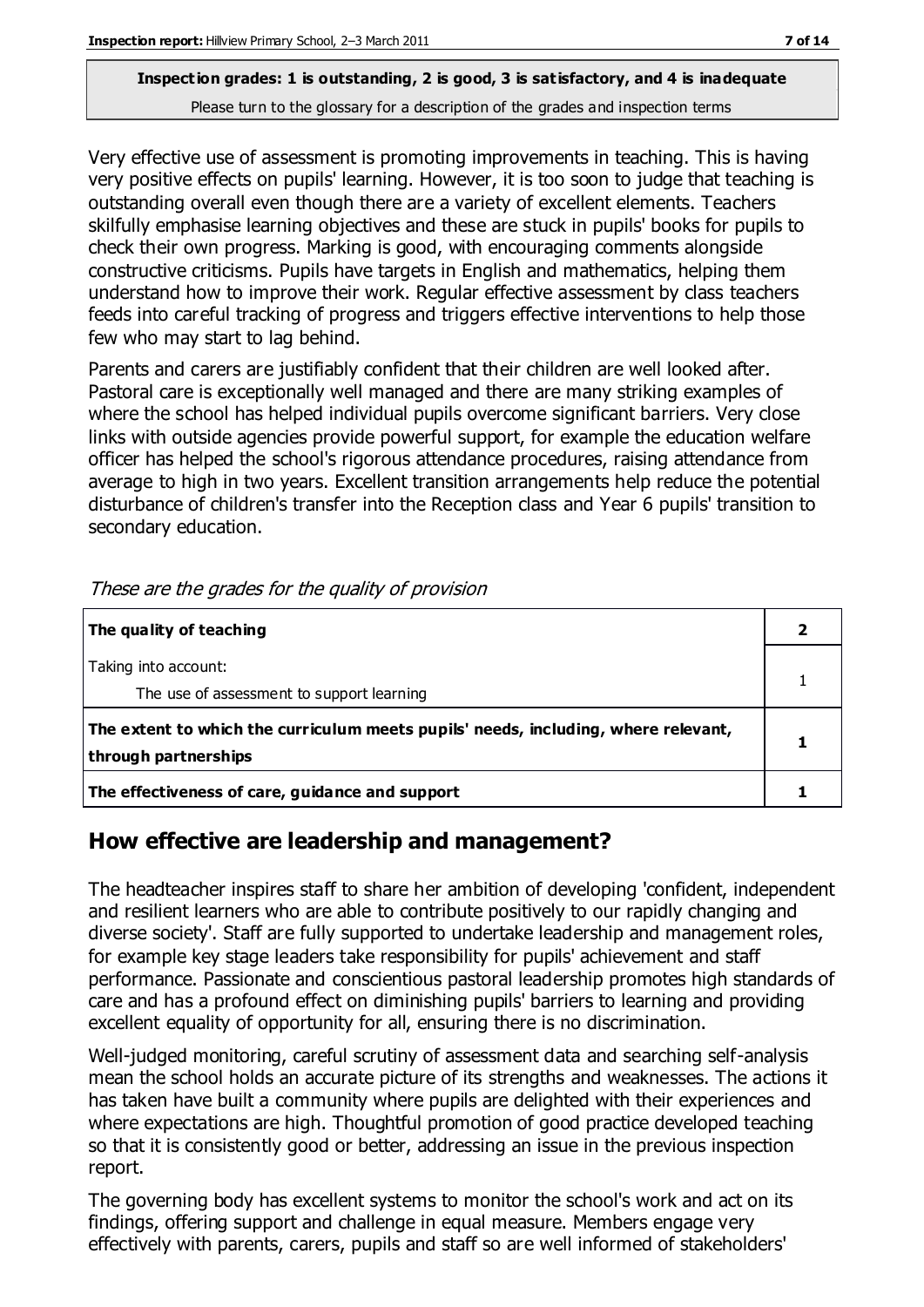views. They bring a wide range of expertise, contributing powerfully to the school's strategic development. The governing body has an excellent understanding of safeguarding and contributes fully to the school's excellent practice. The school has clear, regularly updated policies, risk assessments are rigorous and all staff are fully trained. There is widespread agreement that pupils feel safe and they have an outstanding understanding of this area.

Parents and carers are closely involved in many aspects of school life and staff successfully reach out to engage with those who may find it difficult to work with schools. Parents and carers are extensively consulted about school life and groups, such as the parents' focus groups, provide outstanding opportunities for their views to be heard and acted upon. Newsletters, the website, text messaging and regular meeting opportunities ensure the good flow of information both to and from homes. Numerous partnerships strongly support the school's provision. Close links with schools across the city give enhanced opportunities for staff training and a liaison with a university provides interesting workshops for pupils. The school calls in outside agencies to target help for those pupils who need it most, for example to support those with health problems. Strong links with local businesses strengthen the curriculum and promote pupils' economic understanding.

The school has analysed and understands its context and community cohesion provision. There are clear strengths in its work locally, for example with church and community groups. Links with schools in Chile and Ghana and an orphanage in Romania develop pupils' understanding of the wider world and of disadvantaged children. The school has plans to link with schools in contrasting environments in the United Kingdom but is aware that there is more to do, particularly in using such liaisons to promote even better multicultural understanding.

| The effectiveness of leadership and management in embedding ambition and driving<br><i>improvement</i>                                                           |   |
|------------------------------------------------------------------------------------------------------------------------------------------------------------------|---|
| Taking into account:<br>The leadership and management of teaching and learning                                                                                   | 1 |
| The effectiveness of the governing body in challenging and supporting the<br>school so that weaknesses are tackled decisively and statutory responsibilities met |   |
| The effectiveness of the school's engagement with parents and carers                                                                                             | 1 |
| The effectiveness of partnerships in promoting learning and well-being                                                                                           | 1 |
| The effectiveness with which the school promotes equality of opportunity and tackles<br>discrimination                                                           | 1 |
| The effectiveness of safeguarding procedures                                                                                                                     |   |
| The effectiveness with which the school promotes community cohesion                                                                                              | 2 |
| The effectiveness with which the school deploys resources to achieve value for money                                                                             |   |

These are the grades for leadership and management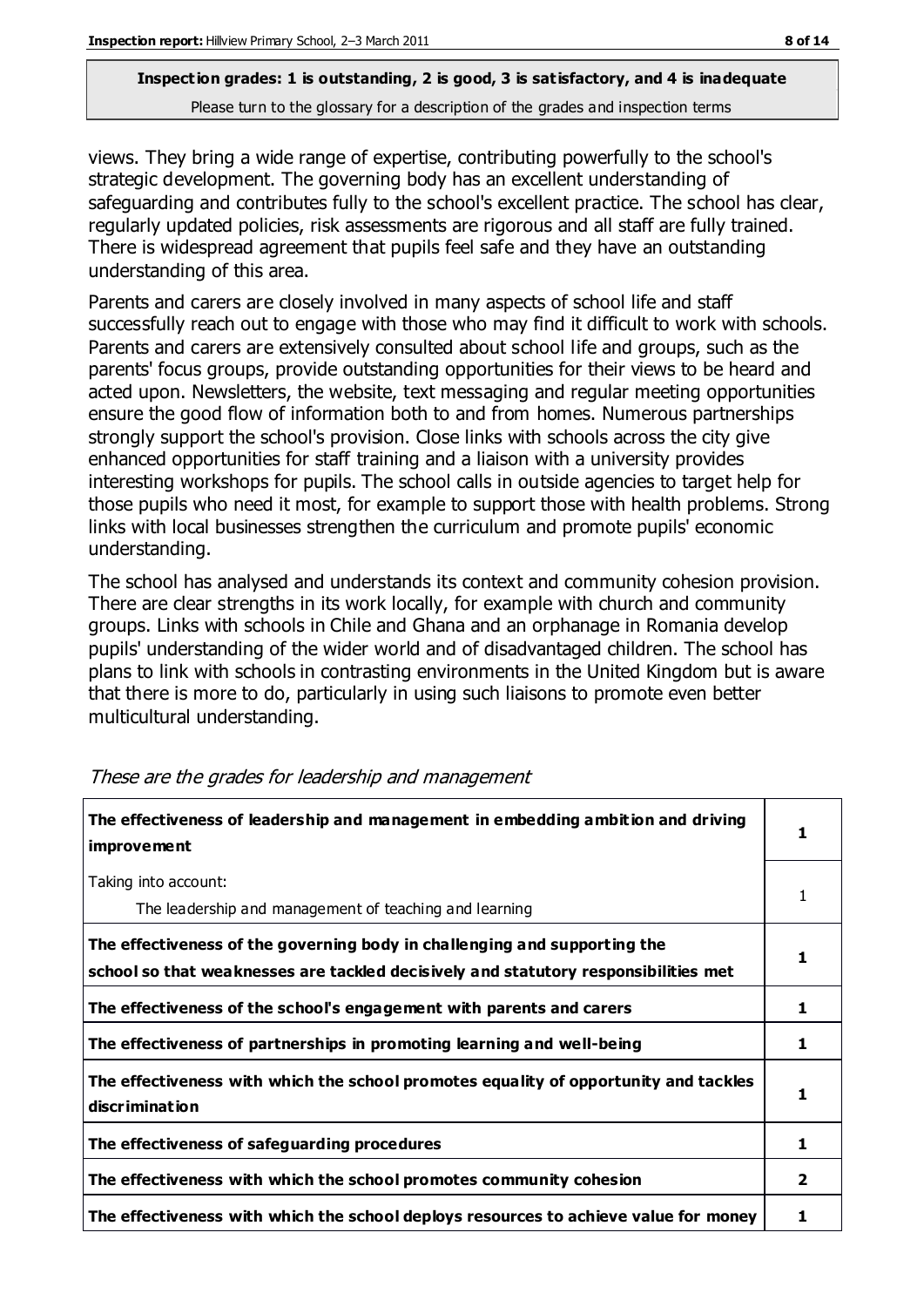## **Early Years Foundation Stage**

Children make significant gains in their learning in the Early Years Foundation Stage. They demonstrate exceptionally good listening, speaking and reasoning skills. Their preparation for continuing education is excellent because they develop great independence and high levels of self-control. Relationships are very good, behaviour is excellent and children are confident to discuss any concerns they have with adults.

Well-planned purposeful activities both indoors and out engage children's interest, promoting excellent achievement. Teachers assess children's progress systematically, building a clear picture of their progress. Sessions show a good balance between teacherled and child-initiated activities; lessons are great fun and adults encourage independence. Children loved designing and making packaging to stop eggs breaking when being transported, they especially liked the test that involved dropping the packaged eggs out of the window to see if they broke. Planning is underpinned by an inclusive philosophy that ensures activities meet children's diverse needs. The highest priority is given to safety and all adults follow exemplary practices.

Focused leadership and management and effective self-evaluation have driven rapid improvements in the Early Years Foundation Stage. For example, the outdoor area is now a much more stimulating environment. Clear roles for adults ensure they add to children's experiences and work very well as a team. Resources are interesting and used to enliven learning. Highly constructive partnerships with parents and carers involve them at each step of their children's development. For example, clear structures encourage parents and carers to contribute to the school's record of their children's progress.

| <b>Overall effectiveness of the Early Years Foundation Stage</b>                      |  |
|---------------------------------------------------------------------------------------|--|
| Taking into account:<br>Outcomes for children in the Early Years Foundation Stage     |  |
| The quality of provision in the Early Years Foundation Stage                          |  |
| The effectiveness of leadership and management of the Early Years Foundation<br>Stage |  |

These are the grades for the Early Years Foundation Stage

# **Views of parents and carers**

The percentage of parents and carers that returned questionnaires was above average. Responses were almost universally favourable, for example all who responded were happy with their children's experiences of the school and felt teaching was good. A small minority of parents and carers reported concerns over the way the school deals with unacceptable behaviour. Inspection evidence found behaviour outstanding and that any rare incidents of inappropriate behaviour are very well addressed.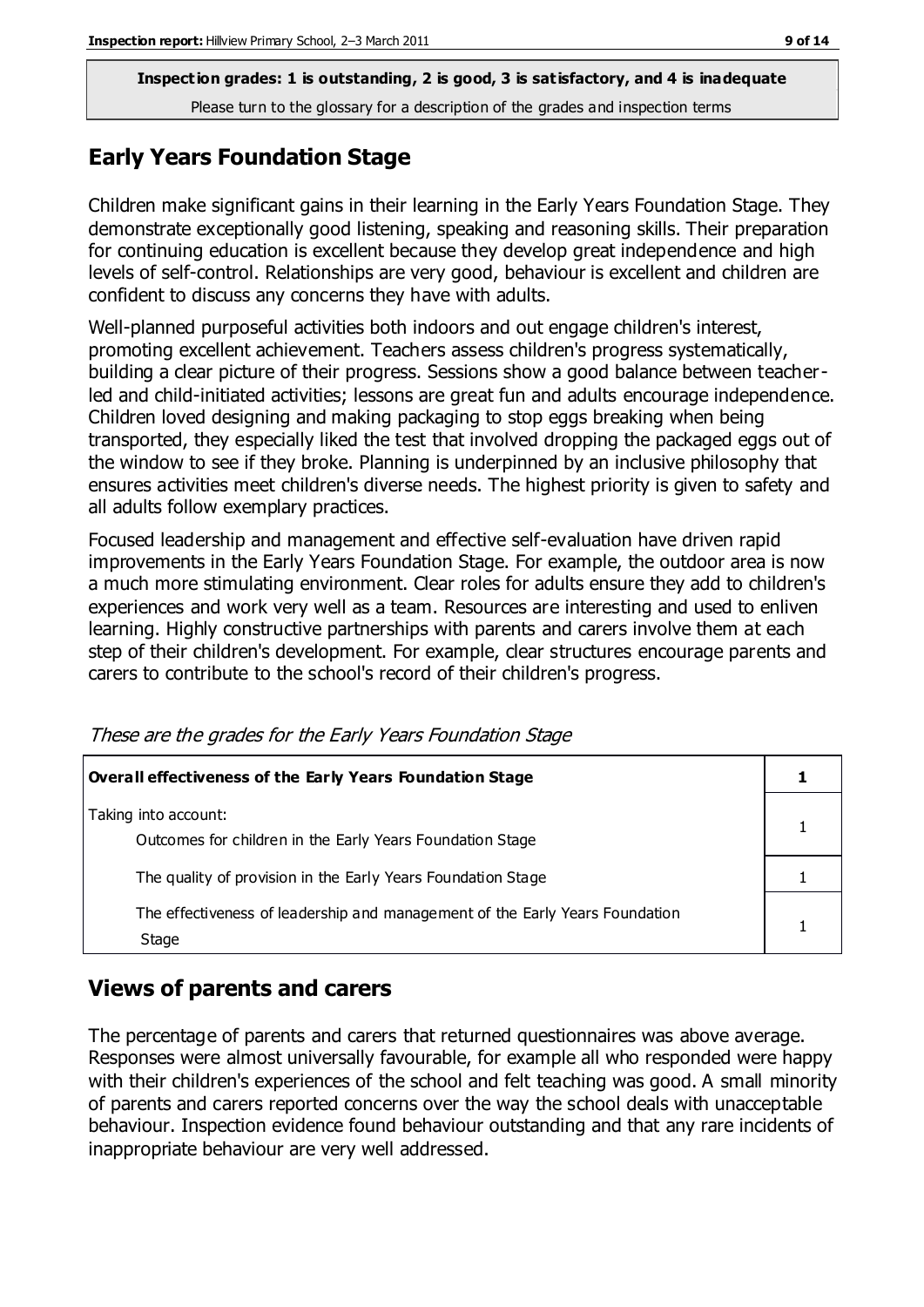#### **Responses from parents and carers to Ofsted's questionnaire**

Ofsted invited all the registered parents and carers of pupils registered at Hillview Primary School to complete a questionnaire about their views of the school.

In the questionnaire, parents and carers were asked to record how strongly they agreed with 13 statements about the school.

The inspection team received 111 completed questionnaires by the end of the on-site inspection. In total, there are 203 pupils registered at the school.

| <b>Statements</b>                                                                                                                                                                                                                                       | <b>Strongly</b><br>agree |               | <b>Agree</b> |               |                | <b>Disagree</b> |              | <b>Strongly</b><br>disagree |  |
|---------------------------------------------------------------------------------------------------------------------------------------------------------------------------------------------------------------------------------------------------------|--------------------------|---------------|--------------|---------------|----------------|-----------------|--------------|-----------------------------|--|
|                                                                                                                                                                                                                                                         | <b>Total</b>             | $\frac{1}{2}$ | <b>Total</b> | $\frac{0}{0}$ | <b>Total</b>   | $\frac{0}{0}$   | <b>Total</b> | $\frac{0}{0}$               |  |
| My child enjoys school                                                                                                                                                                                                                                  | 96                       | 86            | 15           | 14            | $\pmb{0}$      | $\mathbf 0$     | $\mathbf 0$  | $\mathbf 0$                 |  |
| The school keeps my child<br>safe                                                                                                                                                                                                                       | 98                       | 88            | 13           | 12            | 0              | $\mathbf 0$     | $\mathbf 0$  | $\mathbf 0$                 |  |
| My school informs me about<br>my child's progress                                                                                                                                                                                                       | 75                       | 68            | 35           | 31            | $\mathbf{1}$   | $\mathbf{1}$    | $\mathbf 0$  | $\mathbf 0$                 |  |
| My child is making enough<br>progress at this school                                                                                                                                                                                                    | 72                       | 65            | 37           | 33            | $\overline{2}$ | $\overline{2}$  | $\mathbf 0$  | $\mathbf 0$                 |  |
| The teaching is good at this<br>school                                                                                                                                                                                                                  | 76                       | 68            | 35           | 32            | 0              | $\mathbf 0$     | $\mathbf 0$  | $\mathbf 0$                 |  |
| The school helps me to<br>support my child's learning                                                                                                                                                                                                   | 72                       | 65            | 38           | 34            | 1              | 1               | $\mathbf 0$  | $\mathbf 0$                 |  |
| The school helps my child to<br>have a healthy lifestyle                                                                                                                                                                                                | 78                       | 70            | 33           | 30            | 0              | $\mathbf 0$     | $\mathbf 0$  | $\mathbf 0$                 |  |
| The school makes sure that<br>my child is well prepared for<br>the future (for example<br>changing year group,<br>changing school, and for<br>children who are finishing<br>school, entering further or<br>higher education, or entering<br>employment) | 67                       | 60            | 36           | 32            | $\pmb{0}$      | $\mathbf 0$     | $\mathbf 0$  | $\mathbf 0$                 |  |
| The school meets my child's<br>particular needs                                                                                                                                                                                                         | 76                       | 68            | 31           | 28            | $\overline{2}$ | $\overline{2}$  | $\mathbf 0$  | $\mathbf 0$                 |  |
| The school deals effectively<br>with unacceptable behaviour                                                                                                                                                                                             | 70                       | 63            | 35           | 32            | 4              | 4               | $\mathbf 0$  | $\pmb{0}$                   |  |
| The school takes account of<br>my suggestions and concerns                                                                                                                                                                                              | 60                       | 54            | 45           | 41            | 1              | 1               | $\Omega$     | 0                           |  |
| The school is led and<br>managed effectively                                                                                                                                                                                                            | 88                       | 79            | 21           | 19            | $\mathbf 0$    | $\mathbf 0$     | $\mathbf 0$  | $\mathbf 0$                 |  |
| Overall, I am happy with my<br>child's experience at this<br>school                                                                                                                                                                                     | 90                       | 81            | 20           | 18            | $\pmb{0}$      | $\mathbf 0$     | $\mathbf 0$  | $\pmb{0}$                   |  |

The table above summarises the responses that parents and carers made to each statement. The percentages indicate the proportion of parents and carers giving that response out of the total number of completed questionnaires. Where one or more parents and carers chose not to answer a particular question, the percentages will not add up to 100%.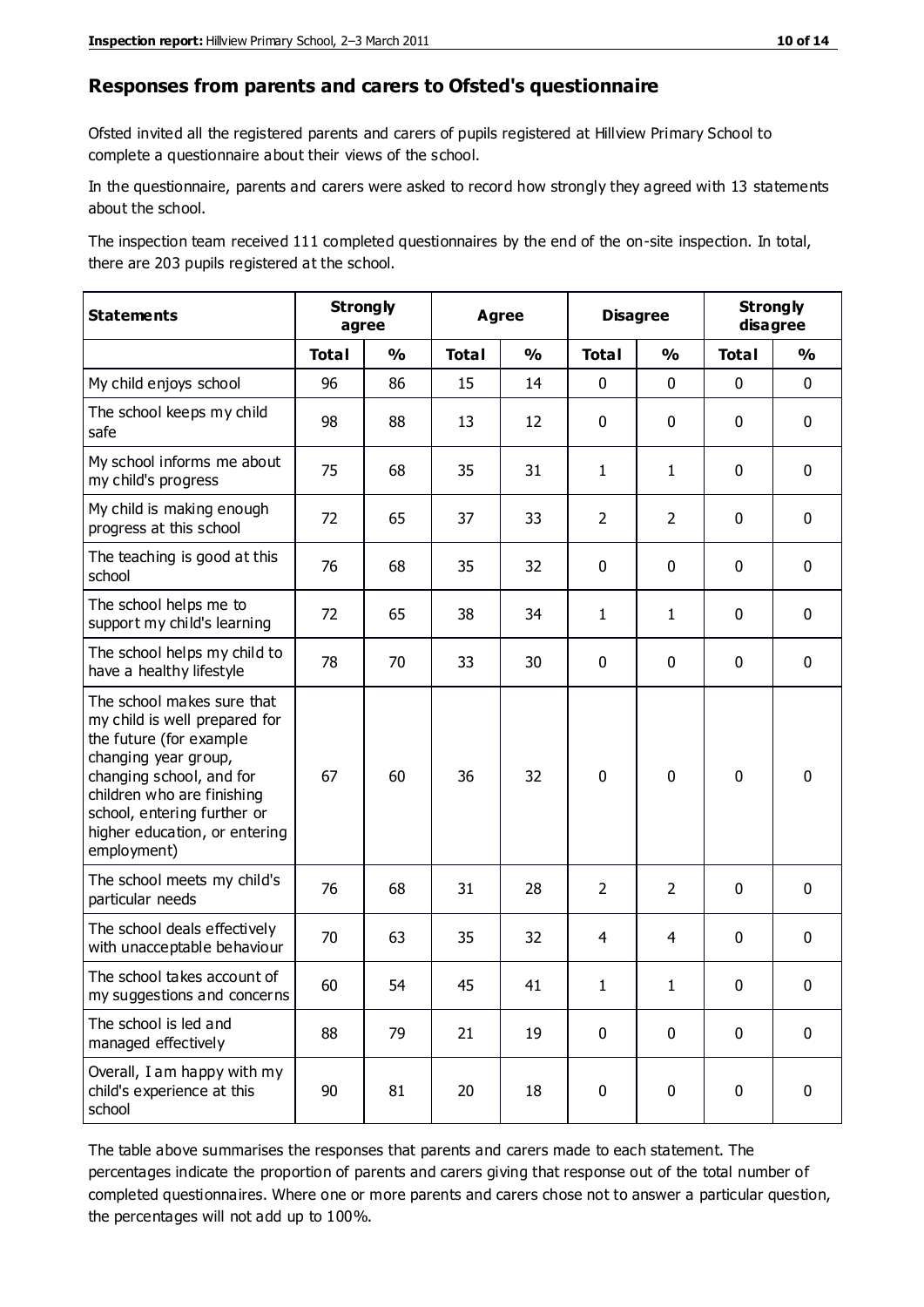# **Glossary**

| Grade   | <b>Judgement</b> | <b>Description</b>                                                                                                                                                                                                            |
|---------|------------------|-------------------------------------------------------------------------------------------------------------------------------------------------------------------------------------------------------------------------------|
| Grade 1 | Outstanding      | These features are highly effective. An outstanding school<br>provides exceptionally well for all its pupils' needs.                                                                                                          |
| Grade 2 | Good             | These are very positive features of a school. A school that<br>is good is serving its pupils well.                                                                                                                            |
| Grade 3 | Satisfactory     | These features are of reasonable quality. A satisfactory<br>school is providing adequately for its pupils.                                                                                                                    |
| Grade 4 | Inadequate       | These features are not of an acceptable standard. An<br>inadequate school needs to make significant improvement<br>in order to meet the needs of its pupils. Ofsted inspectors<br>will make further visits until it improves. |

## **What inspection judgements mean**

## **Overall effectiveness of schools**

|                       | Overall effectiveness judgement (percentage of schools) |      |                     |                   |
|-----------------------|---------------------------------------------------------|------|---------------------|-------------------|
| <b>Type of school</b> | <b>Outstanding</b>                                      | Good | <b>Satisfactory</b> | <b>Inadequate</b> |
| Nursery schools       | 59                                                      | 35   | 3                   | 3                 |
| Primary schools       | 9                                                       | 44   | 39                  | 7                 |
| Secondary schools     | 13                                                      | 36   | 41                  | 11                |
| Sixth forms           | 15                                                      | 39   | 43                  | 3                 |
| Special schools       | 35                                                      | 43   | 17                  | 5                 |
| Pupil referral units  | 21                                                      | 42   | 29                  | 9                 |
| All schools           | 13                                                      | 43   | 37                  | 8                 |

New school inspection arrangements were introduced on 1 September 2009. This means that inspectors now make some additional judgements that were not made previously.

The data in the table above are for the period 1 September 2009 to 31 August 2010 and are consistent with the latest published official statistics about maintained school inspec tion outcomes (see **[www.ofsted.gov.uk](http://www.ofsted.gov.uk/)**).

The sample of schools inspected during 2009/10 was not representative of all schools nationally, as weaker schools are inspected more frequently than good or outstanding schools.

Percentages are rounded and do not always add exactly to 100.

Sixth form figures reflect the judgements made for the overall effectiveness of the sixth form in secondary schools, special schools and pupil referral units.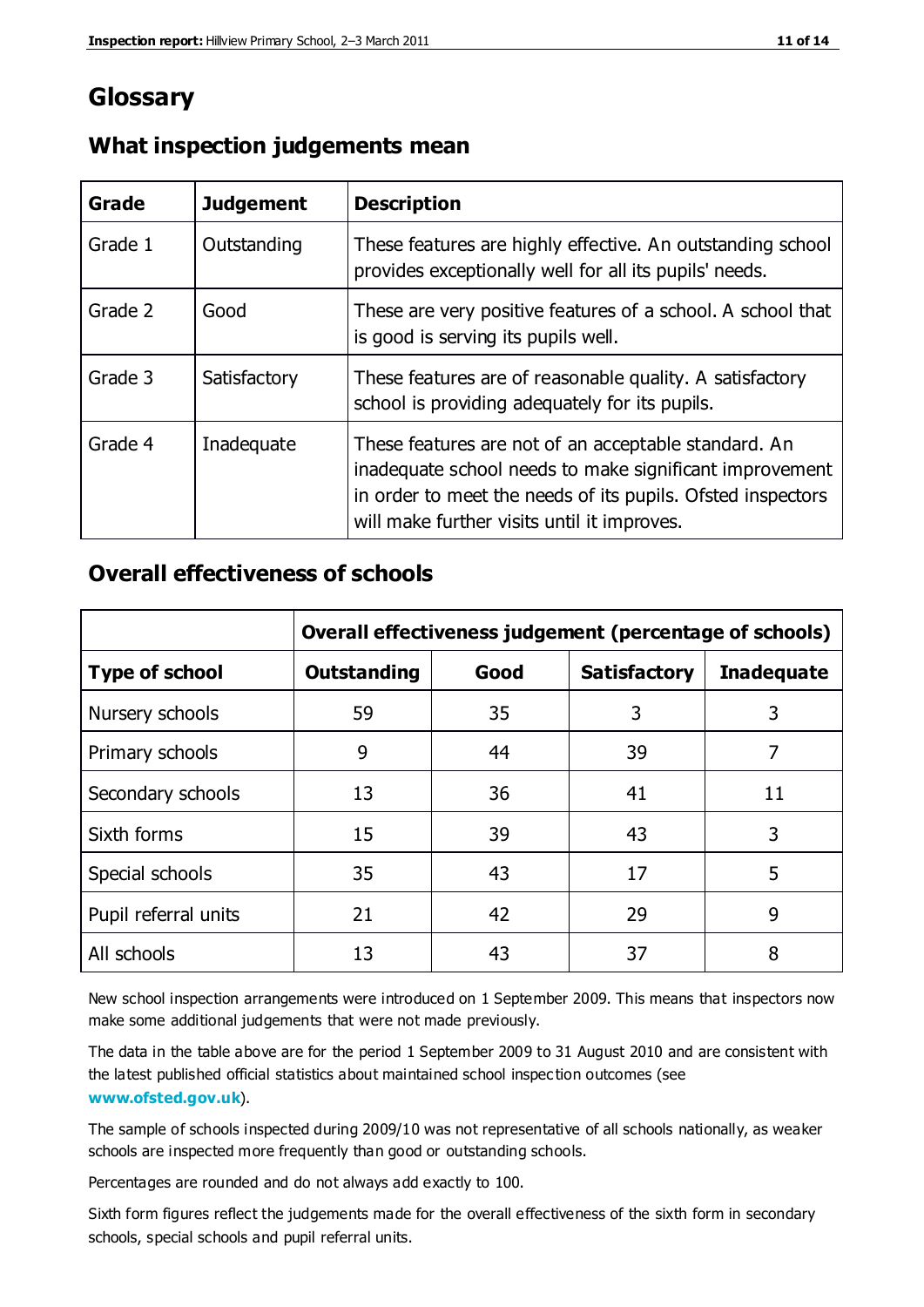# **Common terminology used by inspectors**

| Achievement:               | the progress and success of a pupil in their learning,<br>development or training.                                                                                                                                                          |  |  |
|----------------------------|---------------------------------------------------------------------------------------------------------------------------------------------------------------------------------------------------------------------------------------------|--|--|
| Attainment:                | the standard of the pupils' work shown by test and<br>examination results and in lessons.                                                                                                                                                   |  |  |
| Capacity to improve:       | the proven ability of the school to continue<br>improving. Inspectors base this judgement on what<br>the school has accomplished so far and on the quality<br>of its systems to maintain improvement.                                       |  |  |
| Leadership and management: | the contribution of all the staff with responsibilities,<br>not just the headteacher, to identifying priorities,<br>directing and motivating staff and running the school.                                                                  |  |  |
| Learning:                  | how well pupils acquire knowledge, develop their<br>understanding, learn and practise skills and are<br>developing their competence as learners.                                                                                            |  |  |
| Overall effectiveness:     | inspectors form a judgement on a school's overall<br>effectiveness based on the findings from their<br>inspection of the school. The following judgements,<br>in particular, influence what the overall effectiveness<br>judgement will be. |  |  |
|                            | The school's capacity for sustained<br>improvement.                                                                                                                                                                                         |  |  |
|                            | Outcomes for individuals and groups of pupils.                                                                                                                                                                                              |  |  |
|                            | The quality of teaching.                                                                                                                                                                                                                    |  |  |
|                            | The extent to which the curriculum meets<br>pupils' needs, including, where relevant,<br>through partnerships.                                                                                                                              |  |  |
|                            | The effectiveness of care, guidance and<br>support.                                                                                                                                                                                         |  |  |
| Progress:                  | the rate at which pupils are learning in lessons and<br>over longer periods of time. It is often measured by<br>comparing the pupils' attainment at the end of a key                                                                        |  |  |

stage with their attainment when they started.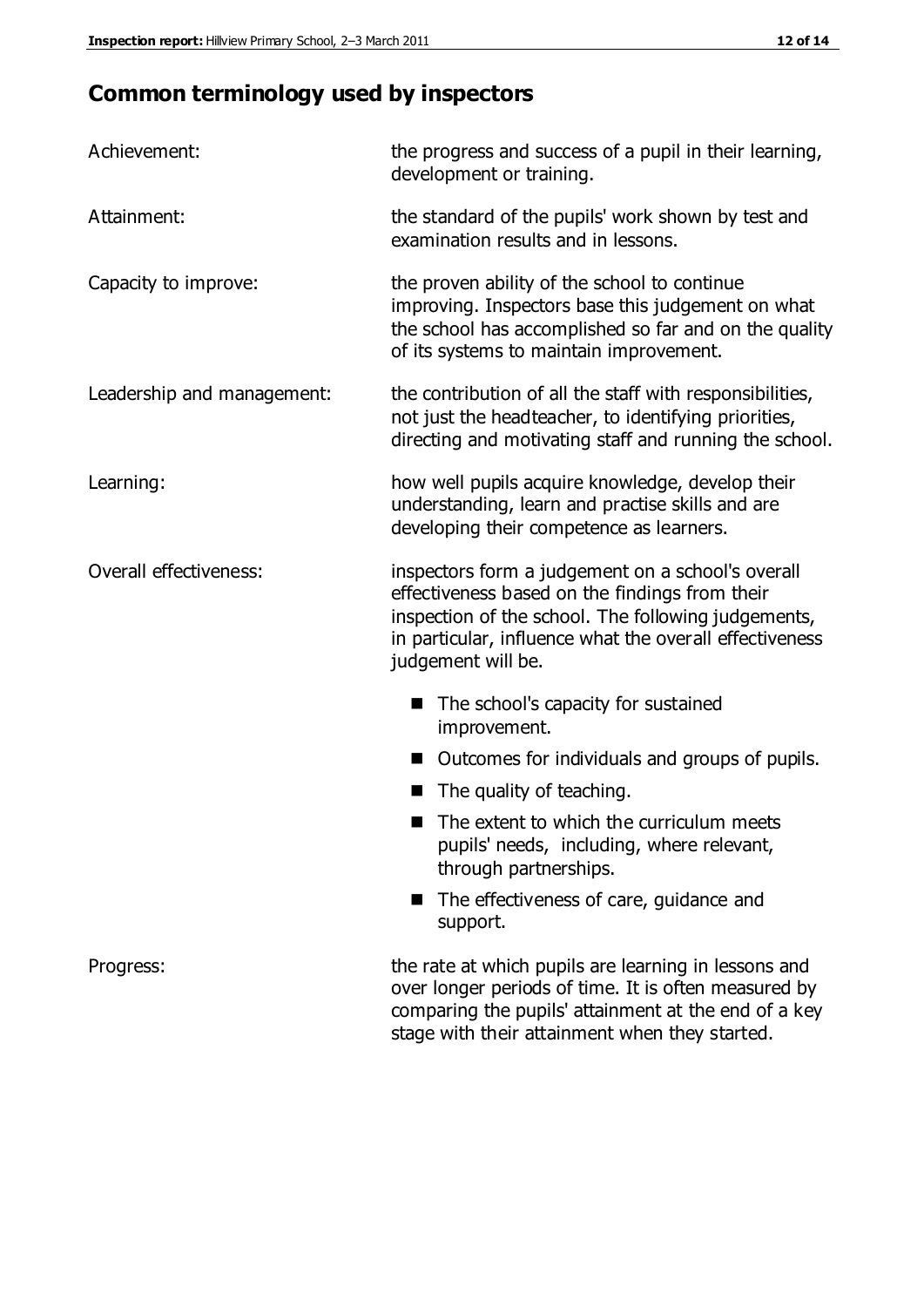# **This letter is provided for the school, parents and carers to share with their children. It describes Ofsted's main findings from the inspection of their school.**

4 March 2011

#### Dear Pupils

# **Inspection of Hillview Primary School, Gloucester GL3 3LH**

Many thanks for the friendly welcome you gave to the inspectors when we recently visited your school. We were very pleased to find how happy you are at school. We would like to congratulate you on your excellent behaviour; it was a great pleasure meeting such polite young people.

Hillview provides an outstanding education. You are well taught, so learn well and reach high levels of attainment. The mix of subjects, known as the curriculum, is excellent and provides you with very interesting ways to learn. Teaching is good and often better. Lessons are usually great fun, as well as giving you good opportunities to do better. The way the school looks after you is outstanding and this means that your personal development is also excellent. The inspectors were very impressed with your strong understanding of how to be healthy and stay safe.

The headteacher and staff work very well together to run the school and it has improved greatly in the last few years. To keep improving, the inspectors have asked the school to:

■ develop links with schools in different parts of this country so you have more opportunities to experience other cultures and faiths.

Once again, many thanks for your help.

Yours sincerely

John Carnaghan

Lead inspector



raising standards improving lives